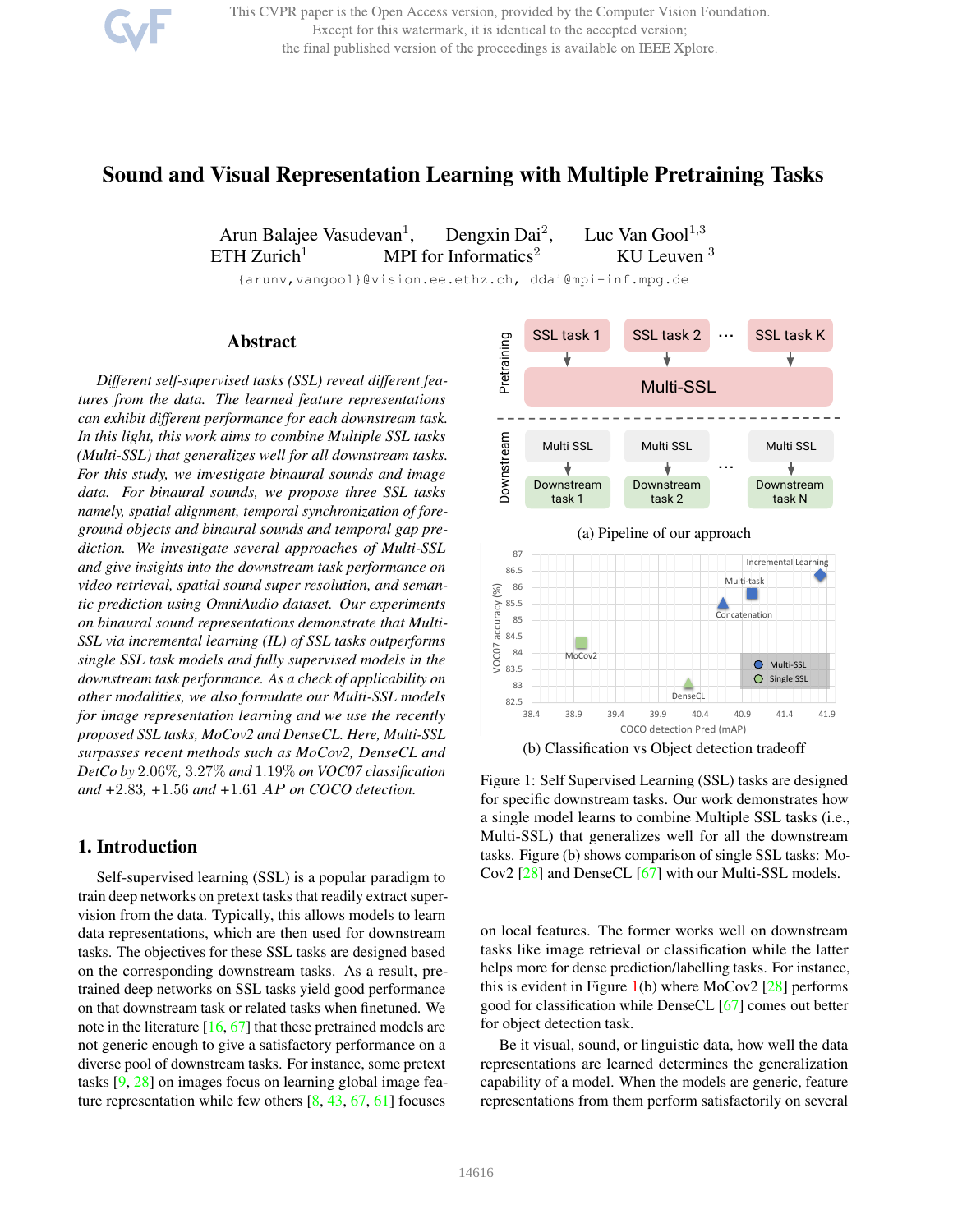diverse downstream tasks. In this light, our work tries to investigate how to train a self-supervised model using Multiple SSL tasks (Multi-SSL as in Figure  $1(a)$ ) that generalizes well.

In the last few years, a number of self-supervised approaches are proposed in the language, sound and vision research community, from natural language text corpus [14, 57, 59], images [43, 36], videos [1, 27, 38], and audios [24, 39]. In sound representation learning, a few prominent ones are audio-visual correspondence [4, 75], audio context prediction [63], and among others. Colorization [41], image inpainting [56], *etc.,* are among the vision tasks for image representations. To assess the model, a standard set of downstream tasks for their corresponding areas is picked, and the model is retrained and tested on several datasets.

With the aim of extracting well generalized sound and image representations, this paper explores ways of combining *Multiple SSL* tasks as shown in Figure 1(a). We call it Multi-SSL. While there have been a few works in this area on sound representation [60, 72, 69], language [66] or visual representation learning [16, 22], they have only considered addressing this in the standard multi-tasking framework [16, 67]. This work, however, introduces Multi-SSL which investigates different design options to combine multiple SSL tasks and provide insights into the downstream tasks. Through this comprehensive analysis, we highlight how Multi-SSL models improve over strong baselines for different downstream tasks. In the paper, we experiment with binaural sound and image data representations.

For binaural sound representation learning, we propose a set of SSL tasks. Firstly, spatial alignment task is proposed for learning spatial features in sounds. The task leverages the correspondence between binaural sounds and the rich spatial cues present in 360° videos. Our second task is to learn temporal synchronization of moving objects in the scene and binaural sounds. We call this task as foreground alignment as it learns to align foreground objects and sounds. The third task of temporal gap prediction encourages the sound models to learn a sense of time gap between binaural sounds. For training the above tasks, we use the OmniAudio dataset  $[65]$ and evaluate the performance on three downstream tasks: a) video retrieval, b) auditory semantic prediction and c) spatial sound super resolution  $(S^{3}R)$ .

In addition, we examine the performance of the proposed Multi-SSL approach for visual representation learning. For SSL tasks, we consider the recently proposed contrastive learning paradigms on representation learning. Following MoCoV2 [28], the first SSL task works with contrastive learning at the level of global image features. For the second task, we select dense contrastive learning [67] which focuses on the local features. We train the above SSL tasks on the ImageNet dataset [13] and then evaluate the performance on downstream tasks of image classification on Pascal VOC dataset [18] and object detection and instance segmentation on MS COCO dataset [45].

Furthermore, we propose different Multi-SSL methods such as Concatenation, Multi-task, ProgressiveNet, Incremental Learning (IL) and others, that are detailed in Section 4. Experiment results show that a) All the above Multi-SSL methods improve over single SSL tasks, b) they also outperform supervised models, and finally c) IL approach performs the best among the Multi-SSL methods as in Figure 1(b). We note that these observations are consistent for both sound and vision domains.

Here is a summary of our contributions. (1) We propose different approaches to self-supervised learning (SSL) for binaural sound representation learning; (2) We introduce several approaches of Multi-SSL that learns to combine multiple SSL tasks; (3) We also train and evaluate our Multi-SSL approach for image representation learning.

## 2. Related Works

Self-supervised learning. Recently, SSL has become a key component to achieve good performance on downstream tasks predominantly with low-resource settings either in sounds [24, 39], natural language processing [40, 10] or computer vision [48, 36, 43, 58]. Let us focus more on sound and image representation learning in this work. In vision research, many self-supervision tasks have been applied as a counter to ImageNet [13] pretraining. Early self supervised pretext tasks typically include image colorization  $[41, 74]$ , orientation prediction  $[23]$ , affine transform prediction [73], predicting contextual image patches [15], reordering image patches  $[6]$ , counting visual primitives  $[51]$ . These pretext tasks typically predict some low-level image properties resulting in feature representations *i.e.,* covariant to image transformations. Recently, contrastive learning gained considerable traction in SSL [34, 5, 52, 31], which drives the concept of maximizing the similarity of a representation across views while minimizing its similarity with distracting negative samples [28, 9, 70]. Here, the positive pairs are usually created with multiple augmented views of the same image, while negative pairs are created from different images. However, there are few works [12, 26] that use just positive samples. Our work explores several of these contrastive learning based SSL such as [28, 67, 32, 61] and its variants for learning initial image representations. We pick MoCov2 [28] and DenseCL [67] in our work.

Audio-visual learning. Audio-visual data offers a variety of resources for knowledge transfer between different modalities  $[4, 7, 1]$ . Many works  $[65, 3]$  leverage the natural synchronization between vision and sound to learn representation of sounds and images without ground truth labels. This has been successfully used in various tasks such as visually guided sound source separation [19] and sound localization  $[3]$ , audio to visual generation  $[76]$ , visual to audio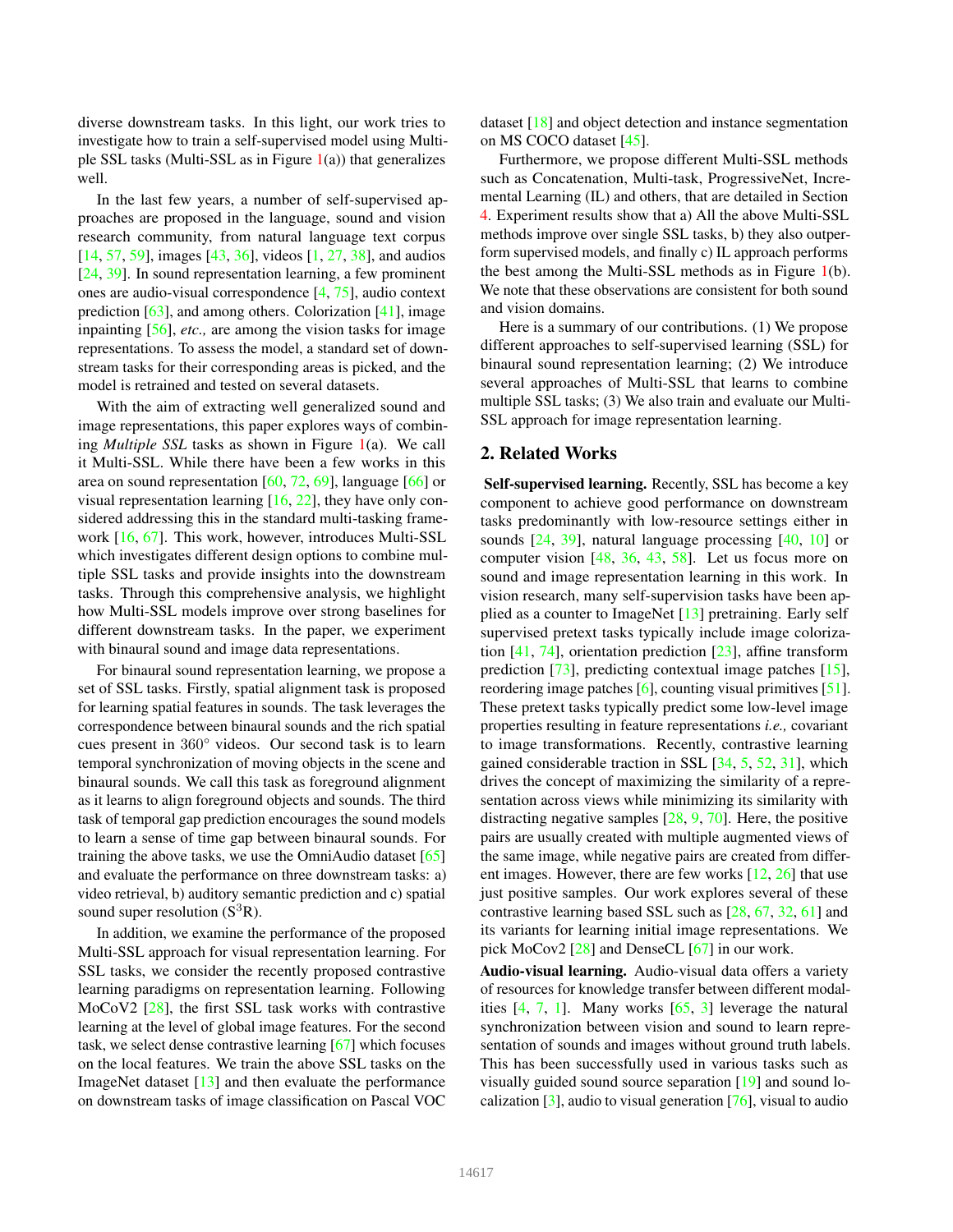generation[78, 54, 17], sound inpainting [77, 47] and sound classification [4]. Prior works are often implemented either by predicting audio-visual correspondences at the video level [2, 50], frame level and object level alignment [1]. Han *et al* [27] uses optical flow patterns in video to learn video representations. We inherit these flow patterns to find foreground objects and sound correspondence to learn sound representations. Morgado *et al* [49] learn representations by performing audio-visual spatial alignment of 360° video and spatial audio. In our spatial alignment SSL, we differ with them in learning binaural sounds representation. [63, 68] propose prediction of sense of time difference as SSL task, given two video/audio frames, to learn video/audio representations. We follow quite similar to the work of [63].

Multi-task self-supervised learning. While it has been shown extensively in supervised learning settings [64, 35], the literature on multi-tasking in SSL remains less explored. There are extensive studies on pretext tasks as we see in Section 2 for image or sound representation learning. In addition, a few SSL works [55, 60, 42] in computer vision and speech address combining multiple pretext SSL tasks in a multi-task setting. Successful pretext tasks such as Jigsaw [15], colourisation and rotation  $[23]$  have been combined successfully to improve downstream performance [37]. Wang *et al* [67] employs contrastive learning paradigm at image level and dense level features in multi-tasking settings. In our work, we explore more ways to combine these paradigms and explore how incremental learning helps in this context.

### 3. Self-Supervised Tasks

We use different set of pretext tasks for learning binaural sounds and image representations. We pick diverse set of SSL tasks aiming to extract diverse feature representations. These are more likely to span the space of features needed to understand general data content. Initially, let us see SSL pretext tasks for binaural sounds in Section 3.1, and then for visual representations in Section 3.2.

#### 3.1. Binaural sounds

Given an audio-visual dataset with  $N$  raw video segments, e.g.  $D = \{(a_1, v_1), (a_2, v_2), ..., (a_N, v_N)\}\$ , the objective for SSL task is to obtain a function  $f(.)$  that is effectively used to generate sound representations for various downstream tasks. In our work, we formulate sound clips as spectrograms, which are effectively processed by convolutional neural networks(CNNs) as demonstrated by [20, 3]. Let us see the SSL pretext tasks.

**Spatial alignment** (denoted as  $A$ ). This pretext task learns to align 360° videos spatially with their corresponding binaural sounds. A straightforward way to implement audio-visual spatial alignment is to rotate the video randomly with  $R$  angle rotation with respect to sounds to create an artificial

misalignment between them. And, later we learn to predict this rotation angle between the video and the sounds. In learning the spatial alignments of visual and sound contents, the network is encouraged to understand the scene composition (*i.e.,* where the different sources of sound are located), which results in better representations for downstream tasks. Closest work to this pretext task is [49] which employs contrastive learning setup to learn the spatial alignment between 360° videos and spatial sounds. In our work, we leverage the pairs of binaural sounds and 360° videos and frame the problem as an angle prediction between them. We divide 360 $\degree$  into 8 equal bins, each representing different orientations. We train the SSL model to predict the angular difference *i.e.,* rotation angle R. We employ cross entropy loss between the predicted and actual angular difference as  $CE(h(v_{iR}, a_i), R)$ , where  $h(v_{iR}, a_t)$  is a prediction head followed by a softmax layer to predict the angle  $R$ .  $v_{iR}$  and  $a_i$  refer to video features of rotated video segment  $v_i$  and sound features respectively.  $R$  is the groundtruth angular difference due to the rotation on  $360^{\circ}$  video segment  $v_i$ .  $CE$ denotes the cross entropy loss.

**Foreground alignment** (denoted as  $\mathcal{B}$ ). Using unlabeled videos, our work aims to harness the natural synchronization of vision and sound to learn binaural sound representations. Audio-visual temporal synchronization (AVTS) [38, 53] distinguishes between a pair of audio and video clips belongs to the same timestamps (aligned) or from separate timestamps (misaligned) of the same video. We leverage this alignment to train our model in a contrastive learning setup.

The motion of objects and their sounds are closely related. In this light, we apply two approaches based on the fair assumption that the recorded sounds from the scene come from moving foreground objects alone. First, we extract the spatial masks of foreground objects outlined in [65]. Features of the masked foreground objects are learned to align with sounds similar to AVTS case. The results of this first part are in the supplementary material. Secondly, we use motion flow features. Based on our assumption, all the sound making objects in the scene are in motion. Indeed, this promotes self-supervision by aligning motion flow features with sound features. Our experiments with second approach are discussed in Section 5. Coming to the loss, we define it

as: 
$$
-log \frac{exp(v_p \cdot a_i/\tau)}{exp(v_p \cdot a_i/\tau) + \sum_{v_n \in P_i} exp(v_n \cdot a_i/\tau)}
$$

where  $v_p$  and  $v_n$  are video feature vectors from aligned (positive) and misaligned (negative) video segments respectively, with respect to sound segment feature  $a_i$ , and  $\tau$  is a temperature hyperparameter.  $P_i$  represents the set of misaligned video features for  $a_i$ .

**Temporal gap prediction** (denoted as  $C$ ). This pretext task consists of estimating the time difference between any two sound segments that are randomly sliced from a single longer sound clip. For the task, we frame a model that takes 2 sam-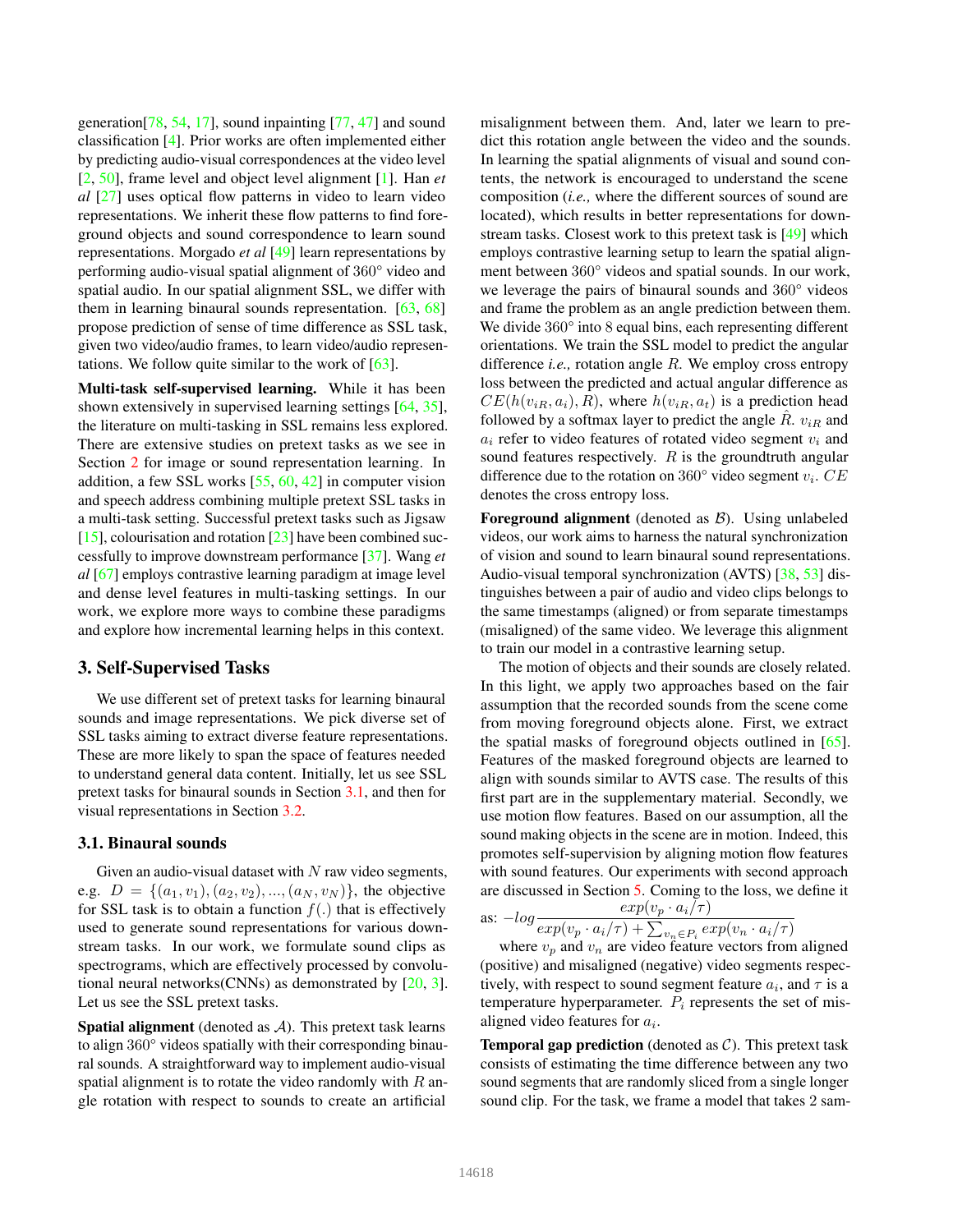| Name                                                   | Train | Eval | Task                                                        | # Size               |
|--------------------------------------------------------|-------|------|-------------------------------------------------------------|----------------------|
| OmniAudio [65]<br>OmniAudio                            |       |      | SSL.<br>SP. VR. $S^3R$                                      | 64K<br>64K           |
| ImageNet $[13]$<br>Pascal VOC [18]<br><b>COCO</b> [45] |       |      | SSL.<br><b>Image Classification</b><br>Detection, Inst Segm | 1.28M<br>16K<br>118K |

Table 1: Datasets used for Multi-SSL pretraining and for sound and visual downstream evaluation.

pled sound segments as inputs and learn to estimate the distance in time between them quite similar to [63]. Specifically, let us assume the length of sliced sound clip be  $T$  and original clip be  $T_{max}$ . We extract two sound slices  $a_i$  and  $a_j$  such that  $\Delta = |t_i - t_j|$ . Here,  $t_i$  and  $t_j$  are timestamps of  $a_i$  and  $a_j$  and  $\Delta$  is sampled from a uniform distribution,  $U(0, T_{max} - T)$ . This temporal gap between sound slices is normalized as  $\delta = \Delta/(T_{max} - T) \in [0, 1]$ . It is important to note that there is no temporal order between the two slices. We concatenate the sound representations  $[a_i, a_j]$  into a single vector and we feed this vector into a fully connected feed forward network with a single hidden layer of size 64 that produces the scalar output  $\delta$ . We train the model end-toend so as to minimize a huber loss  $L_{gap}(\delta, \delta)$  between the ground-truth and the predicted temporal gap.

#### 3.2. Images

A number of recent research on self supervised learning [52, 70, 5] has demonstrated the benefits of using a discriminative contrastive loss on data samples. Contrastive learning can drive a variety of pretext tasks and we choose a few of them, each carrying out different mechanisms.

MoCo. Momentum Contrast (MoCo) applies contrastive loss to features at the image level. MoCo [28, 11] shows that unsupervised learning can be superior to its ImageNetsupervised counterpart in image classification and detection tasks. MoCo uses two encoders, an encoder and a momentum encoder and the encoded representations are called queries and keys, respectively. MoCo trains a visual representation encoder by matching an encoded query q to a dictionary of encoded keys using a contrastive loss. We consider a query and a key as a positive pair if they originate from the same image and are two random views under random data augmentation, and otherwise as a negative sample pair. MoCo is designed for learning global representations, based on which the model is fine-tuned later for image classifications. Recent researches show that local features can also be extracted and compared using contrastive learning.

Dense contrastive learning. DenseCL [67] proposes a self-supervised learning framework to handle dense prediction/labelling tasks. DenseCL is primarily viewed as a dense pairwise contrastive learning as opposed to the global image

representation learning. To begin with, a dense projection head is defined that takes the backbone features as inputs and then produces dense feature vectors. By producing a dense output format, we maintain spatial information unlike the existing global projection head that outputs a single, global feature vector for each image. Further, we determine the positive sample for each local feature vector by extracting the correspondence across views of the same image. We then construct an SSL loss function by extending the conventional InfoNCE loss [31] to a dense paradigm i.e., dense contrastive loss. We then perform contrastive learning densely using a fully convolutional network (FCN)  $[46]$ , and the pretrained network is used to target dense prediction tasks.

#### 4. Multi-SSL pretraining

Several existing self-supervised learning (SSL) approaches choose a self-supervision objective based on the downstream task. The aim of our study is to determine whether we can combine Multiple SSL (Multi-SSL) tasks to simultaneously train a single encoder network. Furthermore, this encoder representations yield better downstream performance. Combining these tasks fairly in a multiple task learning objective is challenging and we discuss how we overcome this problem in subsequent sections. We call this approach as Multi-SSL. In our experiments, we investigate whether multiple SSL tasks extract general feature representations more effective than single task ones. Additionally, we examine which combination of SSL tasks are more beneficial and give a notable boost. In this section, we will discuss three prominent ways of combining multiple tasks we investigated and briefly summarize few other methods. Whenever possible, we follow the procedures established in the previous works, although in many cases modifications are necessary for our multiple task pretraining.

Let us assume we have  $K$  SSL tasks and  $N$  downstream tasks as shown in Figure 1. For single SSL task pretraining, we have different encoders  $Enc_k$  trained for each task to yield feature representations  $\{f_1, f_2, ..., f_K\}$ . Let us denote decoder for  $n_{th}$  downstream task  $D_n$  as  $d_n$ .

#### 4.1. Concatenation

Firstly, let us consider a naive way of combining multiple tasks under Multi-SSL pretraining. Here, our approach is to concatenate the encoder features from  $K$  encoders. We train specific encoder networks  $Enc_k$  for specific SSL tasks separately. Each SSL task is designed to suit a particular downstream task  $D_n$  as we see in Section 3. Different features of encoder can complement each other. Here, we investigate the approach of concatenation of all SSL encoder features  $f_k$  to combine multiple SSL tasks. Further, these concatenated features  $[f_1, f_2, ..., f_K]$  are frozen and passed to downstream task specific decoders  $d_n$ , where we just train the decoders as shown in Figure  $2(a)$ . The downstream task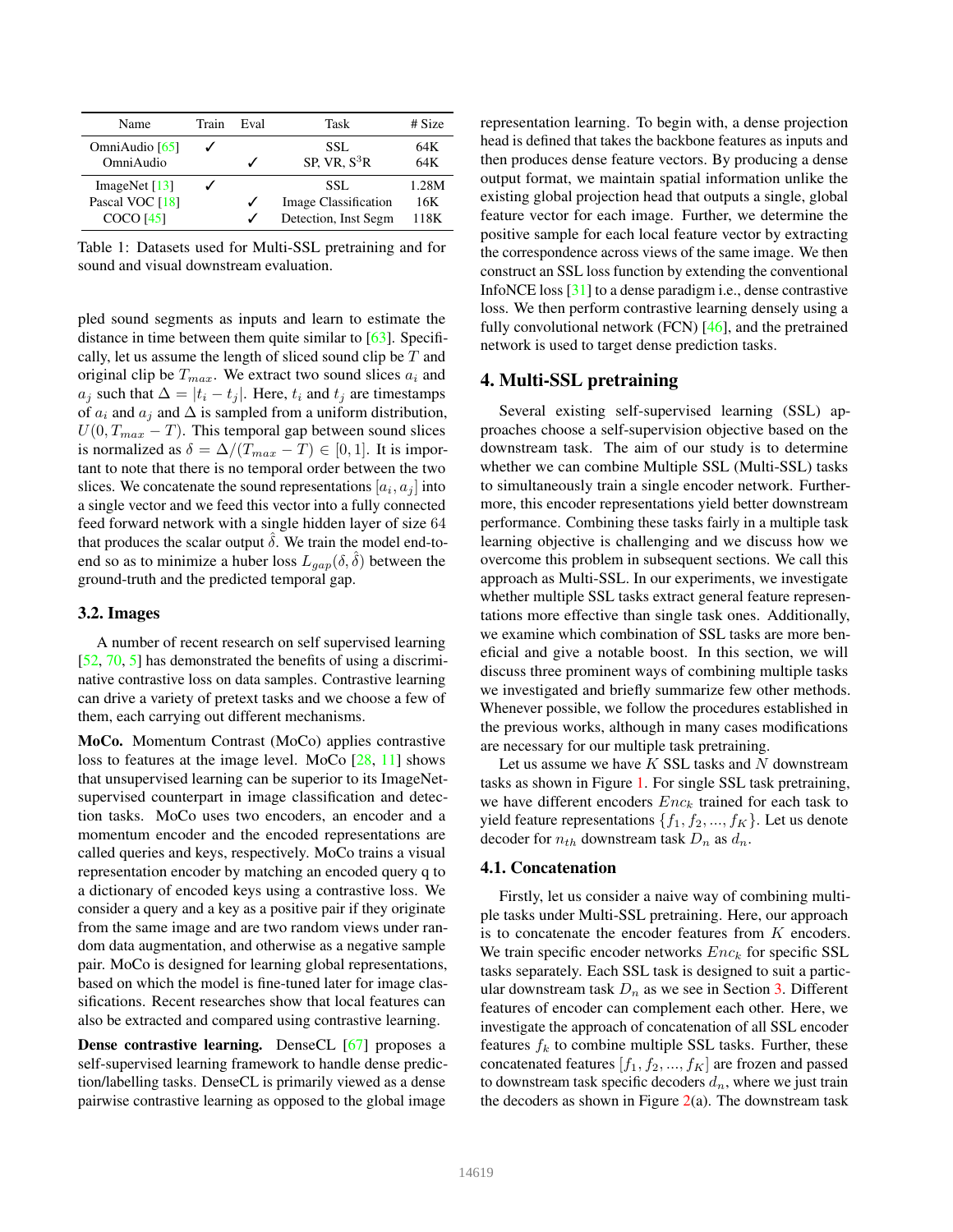

Figure 2: Different ways of combining multiple self-supervised approaches. Left side of each subfigure indicates the Multi-SSL pretraining and right side depicts the downstream task training and evaluation. Gray blocks denote frozen part.

decoder  $d_n$  chooses the appropriate input features from concatenated features based on its task. However, this approach has its own limitation. In proportion to the number of SSL tasks added to *Concatenation*, the number of encoder trunks and concatenated features increase proportionally. In the next subsections, we can see how a single encoder trunk is learned for Multi-SSL approach.

## 4.2. Multi-task

Multi-task setting occurs when multiple tasks are combined with the goal of improving all tasks simultaneously through the sharing of common knowledge. Here, in our work, multiple SSL tasks (K tasks) are trained simultaneously to learn shared representations. As discussed in Section 3, we have three SSL tasks for learning sound representations and two for learning image representations. Inspired from the work of [16], we employ a base feature encoder trunk that are shared among all SSL tasks. The encoder features are further passed as input to the task-specific output heads as in Figure 2(b). These output heads are subjected to different SSL losses as discussed in Section 3. Here, we assign each SSL approach a separate task and train them jointly in a multi-task setting. To train the model, we use the weighted sum of loss from all  $K$  SSL tasks. Later, we use the encoder trunk of the trained model under multi-tasking for the downstream task training.

#### 4.3. Incremental learning (IL)

Continual learning is another popular paradigm to learn new tasks one after the other, which we employ as another Multi-SSL approach for SSL tasks. Learning without forgetting [44] focuses on learning new tasks while preserving the performance of old tasks. Inspired from them, we learn multiple SSL tasks sequentially in an incremental manner. This means that we keep the same base encoder trunk model for all  $K$  tasks and attach task-specific output heads for each SSL task as shown in Figure  $2(c)$ . We learn the first SSL method using its task-specific layers and the responses are saved. Keeping the pretrained base trunk from the first task, we add task-specific layers of the second task and train it. During this training of the second task, we also retrain the first task's specific layers with their old responses. This way, we train the base trunk along with task specific layers of first and second task and backpropagate the combined loss from both tasks. In the same manner, we continue adding more SSL tasks to Multi-SSL IL to learn incrementally. Upon completion of all the tasks, we use the base encoder trunk of the trained model for the downstream tasks as shown in Figure 2(c).

We use the same dataset for all  $K$  SSL tasks in Multi-SSL, as shown in Table 1. Details are in Section 5. Hence, we store the output responses from task specific layers for all the tasks once the task is completed. Whenever we learn a new task with new task-specific layers, we use 2 kinds of losses. For the loss of the current task, groundtruth output from the current task is used anad secondly, for the loss of all the previous tasks, we use their stored output responses as groundtruth.

### 4.4. Other methods

As part of Multi-SSL, we also attempt other approaches. For *Euclidean dist* and *Contrastive dist* of Table 2, we learn separate models for each SSL task. Each data point in the dataset is passed through the learned model and feature representations are extracted for each SSL task and are stored. Then, we learn a new base encoder trunk model which is learnt to output feature representation using their corresponding losses. We apply L2 loss between base trunk features and stored latent representations of K SSL tasks to train the base model for Euclidean dist. In the case of *Contrastive dist:*, contrastive loss is applied which pulls together base trunk features and stored SSL representations of positive pairs while pushing apart latent representations of misaligned data points. Further, we investigate ProgressiveNet [62] as in Table 2 which is another continual learning approach. For single SSL tasking, we adopt baseline2 approach in [62] and later we follow the same work to add more SSL tasks.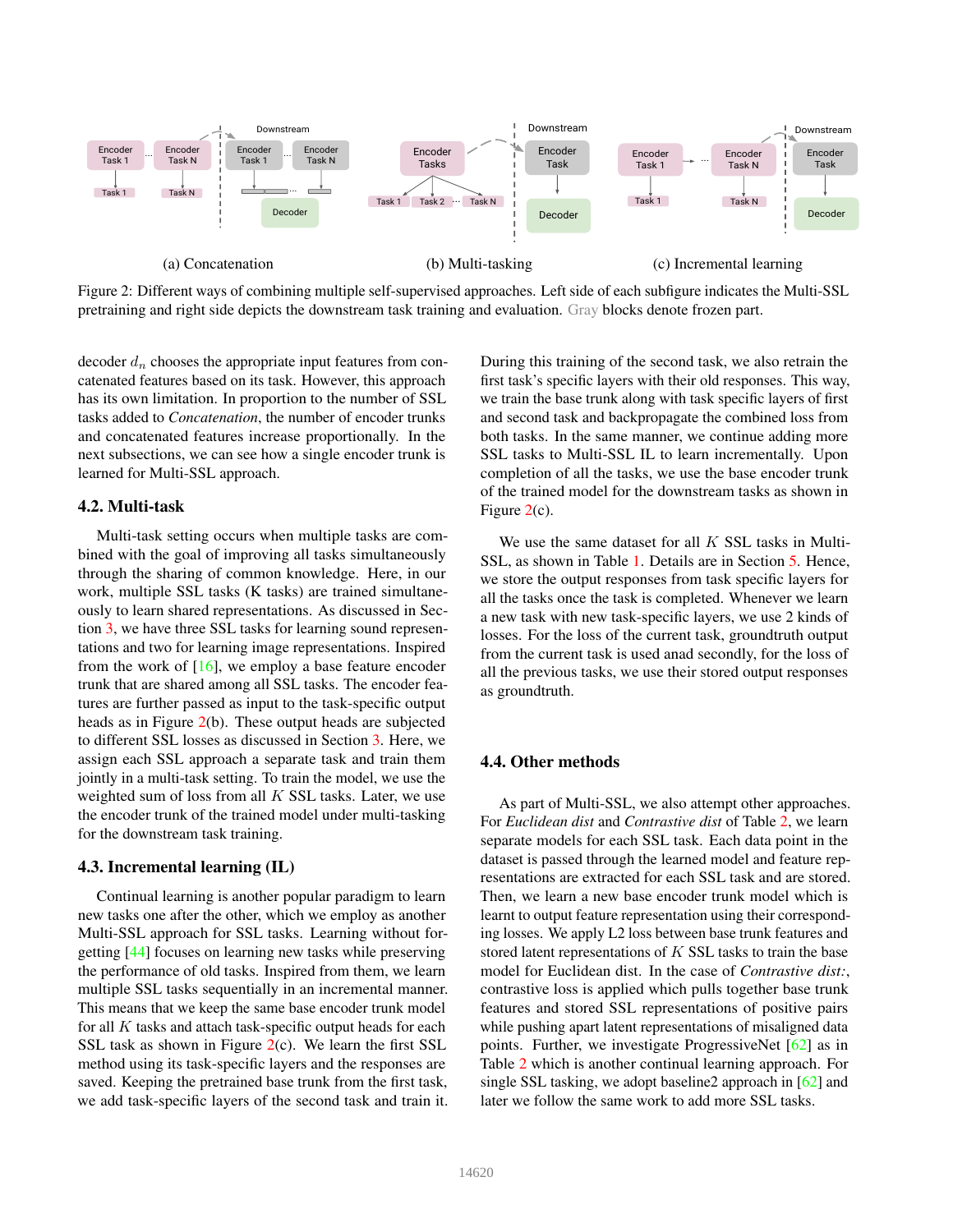| <b>SSL</b>                                                                                                                                              | Downstream tasks |                  | Multi-SSL                | Semantic prediction <sup><math>\uparrow</math></sup> |       | Video Retrieval $\uparrow$ |        | $S^3R \downarrow$ |        |             |
|---------------------------------------------------------------------------------------------------------------------------------------------------------|------------------|------------------|--------------------------|------------------------------------------------------|-------|----------------------------|--------|-------------------|--------|-------------|
|                                                                                                                                                         | SP <sub>1</sub>  | $S^3R\downarrow$ | VR <sup>†</sup>          | Methods                                              | $B+C$ | $B + C + A$                | $B+C$  | $B + C + A$       | $B+C$  | $B + C + A$ |
| Sup                                                                                                                                                     | 26.82            | 0.2085           | $\overline{\phantom{a}}$ | Euclidean dist                                       | 25.38 | 25.82                      | 27.64  | 27.45             | 0.2607 | 0.2188      |
| $\mathcal A$                                                                                                                                            | 15.32            | 0.2105           | 9.13                     | Contrastive dist                                     | 25.59 | 27.39                      | 27.96  | 27.95             | 0.2589 | 0.2145      |
| ß                                                                                                                                                       | 24.33            | 0.2501           | 27.35                    | ProgressNet $[62]$                                   | 30.38 | 32.45                      | 29.06  | 29.68             | 0.2397 | 0.2035      |
|                                                                                                                                                         | 16.85            | 0.2931           | 20.44                    | Concatenate                                          | 26.37 | 30.14                      | 28.31  | 28.09             | 0.2495 | 0.2101      |
|                                                                                                                                                         |                  |                  |                          | Multi-task                                           | 27.28 | 31.21                      | 28.94  | 29.52             | 0.2411 | 0.2066      |
| (a) Sound representations from 3 SSL<br>the contract of the contract of the contract of the contract of the contract of the contract of the contract of |                  | IL               | 32.76                    | 34.05                                                | 29.72 | 30.32                      | 0.2378 | 0.1988            |        |             |

Table 2: Single-SSL in (a) and Multi-SSL methods in (b). All methods are trained and evaluated on OminAudio dataset.

tasks are evaluated on 3 downstream tasks. A:Spatial alignment, B: Foreground alignment, C: Temporal gap prediction.

(b) Different methods of Multi-SSL approaches are evaluated on two-task  $\mathcal{B}+\mathcal{C}$  and threetask  $B + C + A$  combination.

## 5. Experiments

In this section, we elaborate the experiments on transferability of single SSL and Multi-SSL models to different downstream tasks. The details of sound and image downstream tasks are in the Section 5.1 and Section 5.2 respectively and we discuss about the results of single SSL in Section 5.3 and Multi-SSL in Section 5.4. In addition, we conduct extensive ablation studies on combination of SSL tasks in Multi-SSL in Section 5.5.

## 5.1. Sound Downstream tasks

We apply three SSL tasks to extract initial sound representations, as discussed in Section 3.1. We use OmniAudio dataset [65] for all SSL tasks. Later, for the evaluation of SSL and Multi-SSL models, we consider three downstream tasks as described below, which tests the diversity and generalizability of sound representations.

Settings. We use OmniAudio dataset [65] for training and testing of downstream tasks. For all the experiments, we collect training and testing samples of 2-second video segments and a pair of binaural sound channels. We preprocess sound samples following techniques from [20, 65]. More details are added in the supplementary material.

Video retrieval (VR) is a common downstream task that aims to retrieve relevant videos based on a given sound clip. Following standard practices, we extract the sound representations from pretrained models on OmniAudio dataset [65], and measure the top-1 accuracies of retrieving the video segment, obtained for a single sound segment.

**Semantic prediction** (SP)  $[65]$  is a downstream task for binaural sounds which deals with the prediction of semantics of sound-making objects as pixel-level labelling task given the binaural sounds. We use the base encoder trunk model of sound network pretrained on SSL approaches and attach a decoder and train the whole model to predict the semantic segmentation masks of 5 classes- bus, car, tram, motorcycle and trucks.

**Spatial sound super resolution**  $(S^{3}R)$  [65] is a downstream task which aims to increase the directional resolution of sounds. This can be another testbed for binaural sounds. Here again, we attach a specific decoder to the encoder trunk pretrained on SSL approaches. Later, the model is trained and evaluated for S<sup>3</sup>R task.

### 5.2. Visual Downstream tasks

We train two kinds of SSL approaches for visual representations as discussed in Section 3.2. We use ImageNet [13] dataset with 1.28M images for training SSL tasks. For the evaluation of these SSL tasks and Multi-SSL models, we investigate on three downstream tasks. We use Pascal VOC [18] on image classification and MS COCO datasets [45] on object detection and instance segmentation.

Settings For image representation learning on ImageNet [13], we follow the settings from  $[11, 28]$ . A ResNet50 [30] is adopted as the backbone. The global projection head in MoCov2 [28] and dense projection head in DenseCL [67] have a output of 512D feature vector and dense 512D feature vectors respectively. We adopt SGD as the optimizer and set its weight decay and momentum to 0.0001 and 0.9. We train for 200 epochs. More details are in the supplementary material. Let us now move to the standard image downstream tasks.

Image classification. We investigate results of image classification on Pascal VOC dataset [18]. We follow [25] and train linear SVMs using the feature representations extracted from the frozen encoder pretrained on SSL tasks. Finally, we evaluate on the VOC07 top-1 accuracy as in Table 4.

Detection and instance segmentation We evaluate our pretrained SSL and Multi-SSL models on object detection and instance segmentation. We train a Mask R-CNN detector [29] using pretrained FPN-backbone on COCO train2017 split and evaluate on COCO val2017 split. Table 4 reports the results of object detection and instance segmentation results on COCO dataset.

#### 5.3. Learning with single SSL

We tabulate the downstream task results of single SSL tasks for sound and image representation learning in Table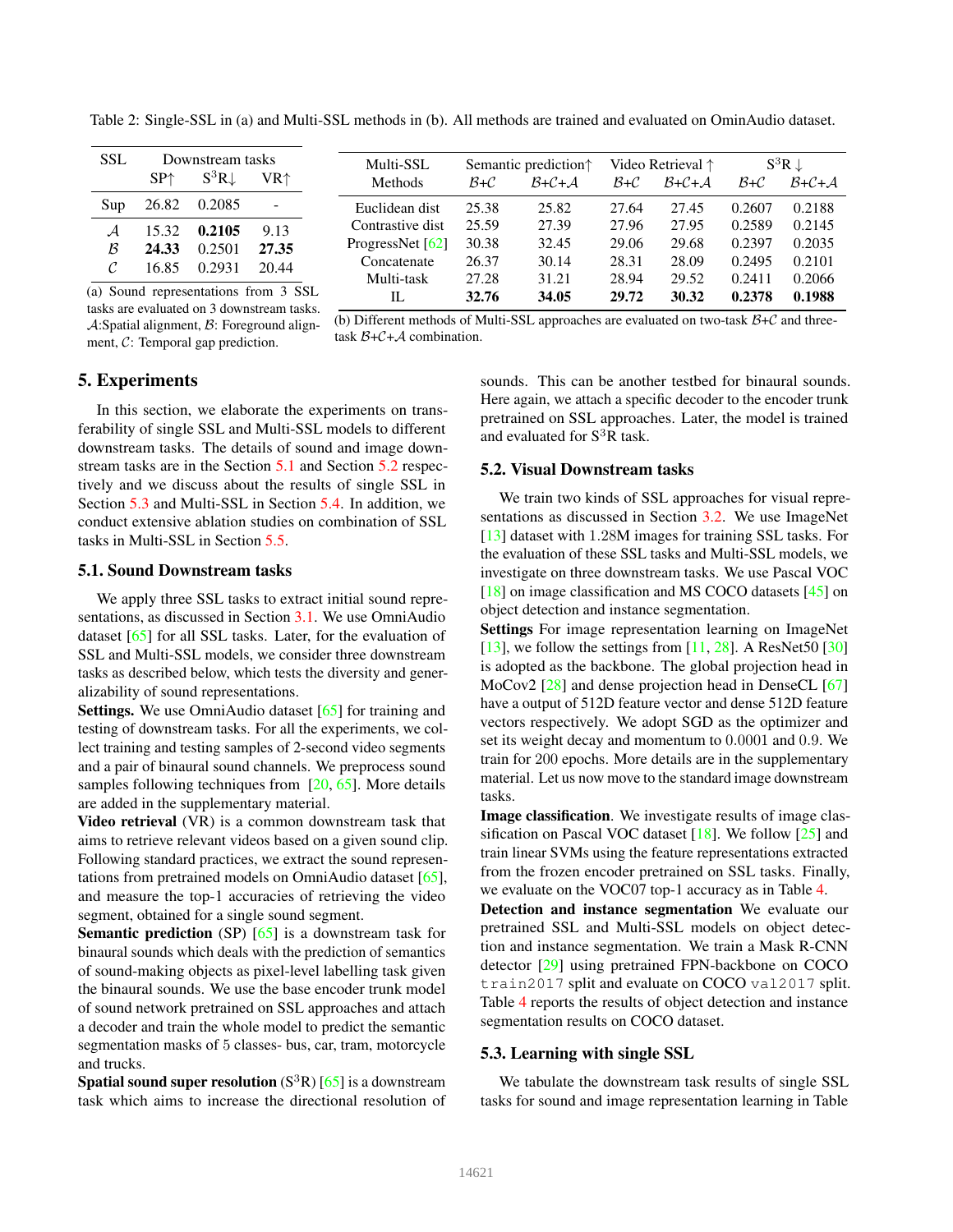Table 3: Ablation studies on different combination of SSL tasks are provided. SSL tasks are A: Spatial alignment, B: Foreground alignment, C: Temporal gap prediction. Different methods of Multi-SSL approaches like Concatenation, Multitask and Incremental Learning and for evaluation downstream task of semantic prediction, video retrieval and  $S<sup>3</sup>R$  is considered. Arrows indicate whether higher or lower is better.

|                                                                                                                                                                                                                       |                           | Self-supervised tasks              |                                                     | Semantic prediction $\uparrow$                                                                                                                         |                           |                              | Video Retrieval <sup>↑</sup>                            |                     |                                           | $S^3R\downarrow$                                                                                 |                                                                                                                               |
|-----------------------------------------------------------------------------------------------------------------------------------------------------------------------------------------------------------------------|---------------------------|------------------------------------|-----------------------------------------------------|--------------------------------------------------------------------------------------------------------------------------------------------------------|---------------------------|------------------------------|---------------------------------------------------------|---------------------|-------------------------------------------|--------------------------------------------------------------------------------------------------|-------------------------------------------------------------------------------------------------------------------------------|
| ${\cal A}$                                                                                                                                                                                                            | $\mathcal B$              | C                                  | Concat                                              | Multi-task                                                                                                                                             | $\mathbb{L}$              | Concat                       | Multi-task                                              | IL                  | Concat                                    | Multi-task                                                                                       | $\mathbb{L}$                                                                                                                  |
|                                                                                                                                                                                                                       |                           |                                    | 29.55                                               | 29.23                                                                                                                                                  | 31.89                     | 24.47                        | 25.10                                                   | 25.65               | 0.2165                                    | 0.2073                                                                                           | 0.2029                                                                                                                        |
|                                                                                                                                                                                                                       |                           | √                                  | 23.57                                               | 24.73                                                                                                                                                  | 25.02                     | 19.03                        | 20.22                                                   | 21.00               | 0.2347                                    | 0.2308                                                                                           | 0.2251                                                                                                                        |
|                                                                                                                                                                                                                       |                           | √                                  | 26.37                                               | 27.28                                                                                                                                                  | 32.76                     | 28.31                        | 28.94                                                   | 29.72               | 0.2495                                    | 0.2411                                                                                           | 0.2378                                                                                                                        |
|                                                                                                                                                                                                                       |                           | ✓                                  | 30.14                                               | 31.21                                                                                                                                                  | 34.05                     | 28.09                        | 29.52                                                   | 30.32               | 0.2101                                    | 0.2066                                                                                           | 0.1988                                                                                                                        |
| 35<br>$\begin{array}{ccc}\n\text{Vilde O} & \text{Riem} & \text{U}{\small I} & \text{A}{\small C} \\ \text{Vilde O} & \text{D} & \text{D} & \text{D} \\ \text{V} & \text{I} & \text{I} & \text{I}\n\end{array}$<br>14 | $\mathcal{A}$             | $\mathcal{R}$<br>$A+C$<br>19<br>24 | $B+C$<br>$A+B$<br>O Multi-SSL<br>O Single SSL<br>29 | 0.18<br>$A+B+C$<br>0.2<br>$\sum_{\text{min}}^{\text{D}}$ 0.22<br>$\sum_{\text{min}}^{\text{D}}$ 0.24<br>$\frac{1}{60}$ 0.28<br>0.3<br>0.32<br>34<br>14 | A<br>С<br>19              | $A+C$<br>$\mathcal{R}$<br>24 | $A+B$<br>$B+C$<br>Multi-SSL<br>O Single SSL<br>29<br>34 | $A+B+C$<br>C<br>0.3 | Multi-SSL<br>O Single SSL<br>0.28<br>0.26 | $\frac{1}{\beta}$<br>$B+C$<br>$A+C$<br>$\overline{\phantom{0}}$<br>$\mathcal{A}$<br>0.24<br>0.22 | 35<br>$A+B+C$<br>$30$ $25$ $20$ $35$ $20$ $15$ $10$ $\frac{1}{10}$ $\frac{1}{10}$<br>$A + B$<br>$5\frac{8}{5}$<br>0.2<br>0.18 |
|                                                                                                                                                                                                                       | Semantic Prediction (IoU) |                                    |                                                     |                                                                                                                                                        | Semantic Prediction (IoU) |                              |                                                         |                     | S3R MSE error                             |                                                                                                  |                                                                                                                               |
| (a) Semantic Pred vs VR                                                                                                                                                                                               |                           |                                    |                                                     |                                                                                                                                                        |                           | (b) Semantic Pred vs $S^3R$  |                                                         |                     |                                           | (c) $S^3R$ vs VR                                                                                 |                                                                                                                               |

Figure 3: This presents the trade-off between semantic prediction, video retrieval accuracy and  $S<sup>3</sup>R$  performance of our single SSL tasks (green) and Multi-SSL approaches (blue). All the methods are trained and evaluated on OmniAudio dataset.

2(a) and 4 respectively.

Good performers in Single SSL tasks. In Table 2(a), we see that SSL task  $\mathcal A$  performs best in  $S^3R$  task compared to SSL tasks  $\beta$  and  $\beta$ . For instance,  $\mathcal{A}$  gets  $S^3$ R error of 0.2105 which is 0.039 and 0.092 lower than other single SSL counterparts. This can be because aligning binaural sounds with spatial video cues in  $A$ , help in learning representations variant to spatial directions. These representations further help in learning the directional resolution of sounds. Coming to other tasks,  $\beta$  outperforms other two tasks ( $\beta$  and  $\beta$ ) in semantic prediction and video retrieval performance as in Table 2(a). This is because, learning to align the foreground objects and binaural sounds may have allowed the sound representations to capture the semantics and spatial cues of objects. Coming to visual part, we see that DenseCL performs good in object detection and instance segmentation performance with COCO, compared to MoCov2 as in Table 4 while the latter performs better in image classification on VOC07. This has clear explanation in previous work  $[67]$ that MoCov2 captures global image features while DenseCL captures the local ones.

Supervised models vs single SSL. As we note in Table 2(a), supervised pretrained models pretrained on AudioSet [33, 21], perform better than single SSL tasks. For *eg.,* B gets semantic prediction mean IoU of 24.33 while A has an S<sup>3</sup>R error of 0.2105 and these are less than the supervised counterparts with 26.82 and 0.2085 respectively. Contrasting to this, visual SSL of contrastive learning approaches MoCov2 and DenseCL in Table 4, surpass supervised models that are pretrained on ImageNet  $[13]$ , by  $0.2\%$  in VOC07 classification and 1.34 on  $AP$  and 0.82 on  $AP^{mk}$ .

#### 5.4. Learning with Multi-SSL

Different approaches of Multi-SSL models are tabulated for sound and image representations in Table 2(b) and Table 4 respectively on their respective downstream tasks.

Different Multi-SSL methods. *Concatenation* and *Multitask* approach with SSL tasks  $\beta$  and  $\beta$ , as discussed in Section 3.1, achieve 26.37 and 27.28 respectively. We further adopt the work of ProgressiveNet  $[62]$  where we use baseline2 approach of [62] which shows promising performance of 30.38 on tasks  $\beta \& \mathcal{C}$  as in Table 2. Then, we introduce incremental learning (IL) that achieves 32.78 mean IoU with  $\beta + C$ . Further, we see that IL with  $\beta + C + A$  scores mean IoU of 34.05 that outperforms all other methods with a huge margin. For video retrieval and  $S<sup>3</sup>R$  tasks too, we see that IL approach performs better than other Multi-SSL models. Coming to image downstream tasks, IL approach for image representations performs better than *Multi-task* and *Concatenation*, with an improvement of 0.81 AP and 1.15 AP respectively on COCO detection in Table 4. We notice similar trend with VOC07 accuracy and COCO instance segmentation.

Multi-SSL improves over single SSL task. We see that IL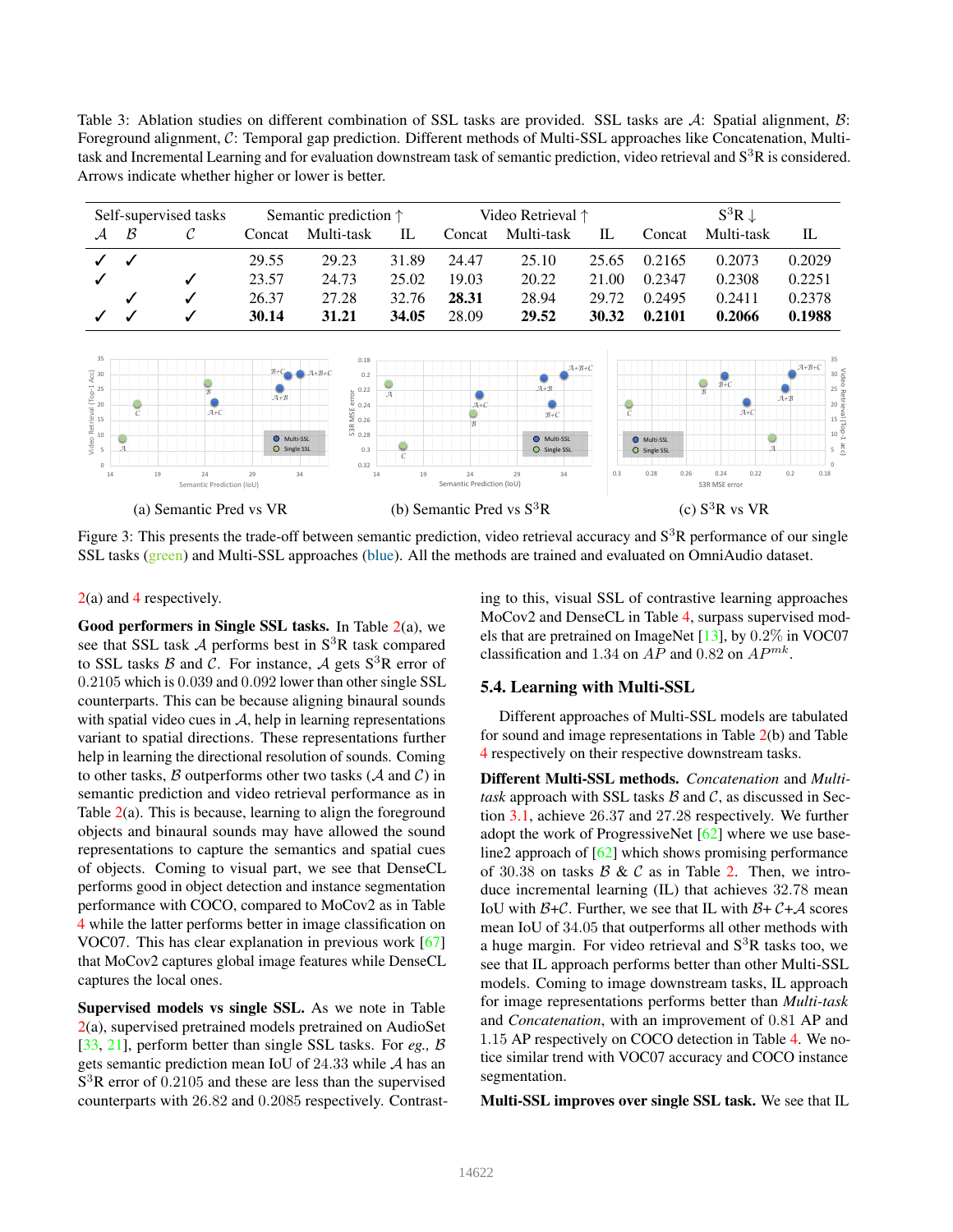Table 4: Evaluation of image classification on VOC07, Object detection and instance segmentation on COCO dataset using pretrained Multi-SSL models from ImageNet for 200 epochs, having ResNet50 as the trunk. For downstream, we use Mask R-CNN detector (FPN-backbone).

| Downstream $\longrightarrow$<br><b>Pretrain Tasks</b> | VOC07<br>Acc | COCO detection<br>$AP_{75}$<br>$AP_{50}$<br>AP |       |       | COCO instance segm<br>$AP_{50}^{mk}$<br>$AP^{mk}$<br>$AP_{75}^{mk}$ |       |       |
|-------------------------------------------------------|--------------|------------------------------------------------|-------|-------|---------------------------------------------------------------------|-------|-------|
| Supervised                                            | 84.12        | 38.92                                          | 59.55 | 42.83 | 35.40                                                               | 56.60 | 38.14 |
| DetCo $[71]$                                          | 85.19        | 40.21                                          | 61 11 | 43.84 | 36.36                                                               | 58.12 | 38.97 |
| $MoCov2(M)$ [28]                                      | 84.32        | 38.99                                          | 59.78 | 42.57 | 35.64                                                               | 56.62 | 38.02 |
| DenseCL(D) $[67]$                                     | 83.11        | 40.26                                          | 59.92 | 44.35 | 36.22                                                               | 57.61 | 38.78 |
| $MTL(M+D)$ [67]                                       | 85.82        | 41.01                                          | 60.96 | 44.66 | 36.41                                                               | 57.84 | 39.15 |
| $Concat(M+D)$                                         | 85.54        | 40.67                                          | 60.59 | 43.98 | 36.61                                                               | 58.18 | 39.20 |
| $IL(M+D)$                                             | 86.38        | 41.82                                          | 62.02 | 45.01 | 37.21                                                               | 59.10 | 39.93 |

of  $B+C+A$  clearly outperforms best performing single SSL tasks with +9.72 mean IoU and +2.97% video retrieval top-1 accuracy higher than  $\beta$  and 0.01 S<sup>3</sup>R error lower than  $\mathcal A$  as in Table 2. Further, we plot single SSL and Multi-SSL IL approach as a tradeoff between different downstream task performance in Figure 3. We notice that  $B+C+A$  outbeats single SSL tasks and two task combination in the tradeoff between all downstream tasks. Further we notice in Table 4 that IL approach has significant advantages over MoCov2 and other recent methods *e.g.* DenseCL [67] and DetCo [71] by  $+2.83$ ,  $+1.56$  and  $+1.61$  AP on COCO detection. On instance segmentation, IL outperforms MoCov2 and DenseCL by +1.57 and +0.99 on  $AP^{mk}$ . On image classification, IL is also 2.06% and 3.27% higher than MoCov2 and DenseCL on VOC07 accuracy. In Figure 1, we see that IL achieves the best performance trade-off on both classification and detection unlike SSL tasks.

Multi-SSL outperforms supervised counterparts. We notice that Multi-SSL models improve over supervised models both in sound and image downstream tasks. In Table  $2(a,b)$ , Multi-SSL IL method significantly outperforms over supervised models, especially +7.23 on mean IoU and -0.01 on  $S<sup>3</sup>R$  error. Coming to Table 4, we see that IL(M+D) is higher than ImageNet supervised models by 2.26% in VOC07 accuracy, 2.57 on  $AP_{50}$  and 1.81 on  $AP^{mk}$ .

#### 5.5. Ablation studies

More SSL tasks in Multi-SSL better the performance: We perform ablation studies on different combination of SSL tasks in Multi-SSL for sound representations in Table 3. We showcase the performance of different Multi-SSL methods, *i.e., Multi-task, Concatenation* and IL using 3 downstream tasks. In Table 3, Concatenation of  $A+B$  get a mean IoU of 29.55 and it boosts to 30.14 when  $C$  is added. This can be observed with B+C and A+C. With *Multi-task* approach, we see that joint training of all 3 SSL tasks achieves 31.21 mean IoU bettering all other combinations of tasks. Coming to IL approach,  $B+C$  scores 32.76 mean IoU which is higher than the single task  $\beta$  and  $\beta$ . Finally, when  $\mathcal A$  is added to IL model, performance improves to 34.05 in mean IoU which outbeats two tasks combination and single task performance as in Table 3. We see the same trend with video retrieval top-1 accuracy and  $S<sup>3</sup>R$  error measures as well. This shows that adding more SSL tasks to Multi-SSL approaches improve the downstream performance.

Incremental learning approach for general features: From Figure 1 and 3, we note that single SSL task display good performance with one or two downstream tasks for which they are designed but not on all the tasks. For instance, in Table 2(a), Task A performs best in  $S<sup>3</sup>R$  task but poor in other tasks. Task  $B$  performs good in video retrieval and semantic prediction while  $\mathcal C$  shows mediocre performance in all three downstream tasks. In contrast, we see in Table 3 that Multi-SSL performs well in all three downstream tasks. Figure 3 more clearly distinguishes the performances of single task and Multi-SSL (IL), displaying the tradeoff between downstream task performance. We note that Multi-SSL (IL) outperforms on both the tasks in all subfigures of Figure 3. We see the same trend in Figure 1 showing its generalizability. In addition, Multi-SSL IL shows advantages over *Multi-task* and *Concatenation* here. Overall, above experiments indicate that Multi-SSL approach extract more generic features that perform well in all the downstream tasks.

#### 5.6. Limitations and future works

Our paper investigates a handful of approaches of Multi-SSL. We strongly believe that this work will open up more directions to combine SSL tasks and this can raise SSL benchmarks. Further, in our work, the tasks are learned sequentially in Multi-SSL models and this results in more training time than single SSL tasks. For Multi-SSL models, we limit to 3 SSL tasks during the experiments. In future, it would be interesting to bring in more tasks and examine affinity mapping between combination of SSL tasks and downstream tasks.

## 6. Conclusion

This work proposes different approaches of Multi-SSL that learn to combine multiple SSL tasks. Experiments on OmniAudio dataset show that Multi-SSL via incremental learning outperforms all single SSL tasks and supervised models on the downstream tasks of semantic prediction, video retrieval, and spatial sound super resolution. We see similar trends of Multi-SSL on image representation learning using MoCov2 and DenseCL as SSL tasks. It demonstrates state-of-the-art performance on VOC classification, COCO detection and instance segmentation.

Acknowledgement: This work is funded by Toyota Motor Europe via the research project TRACE-Zurich.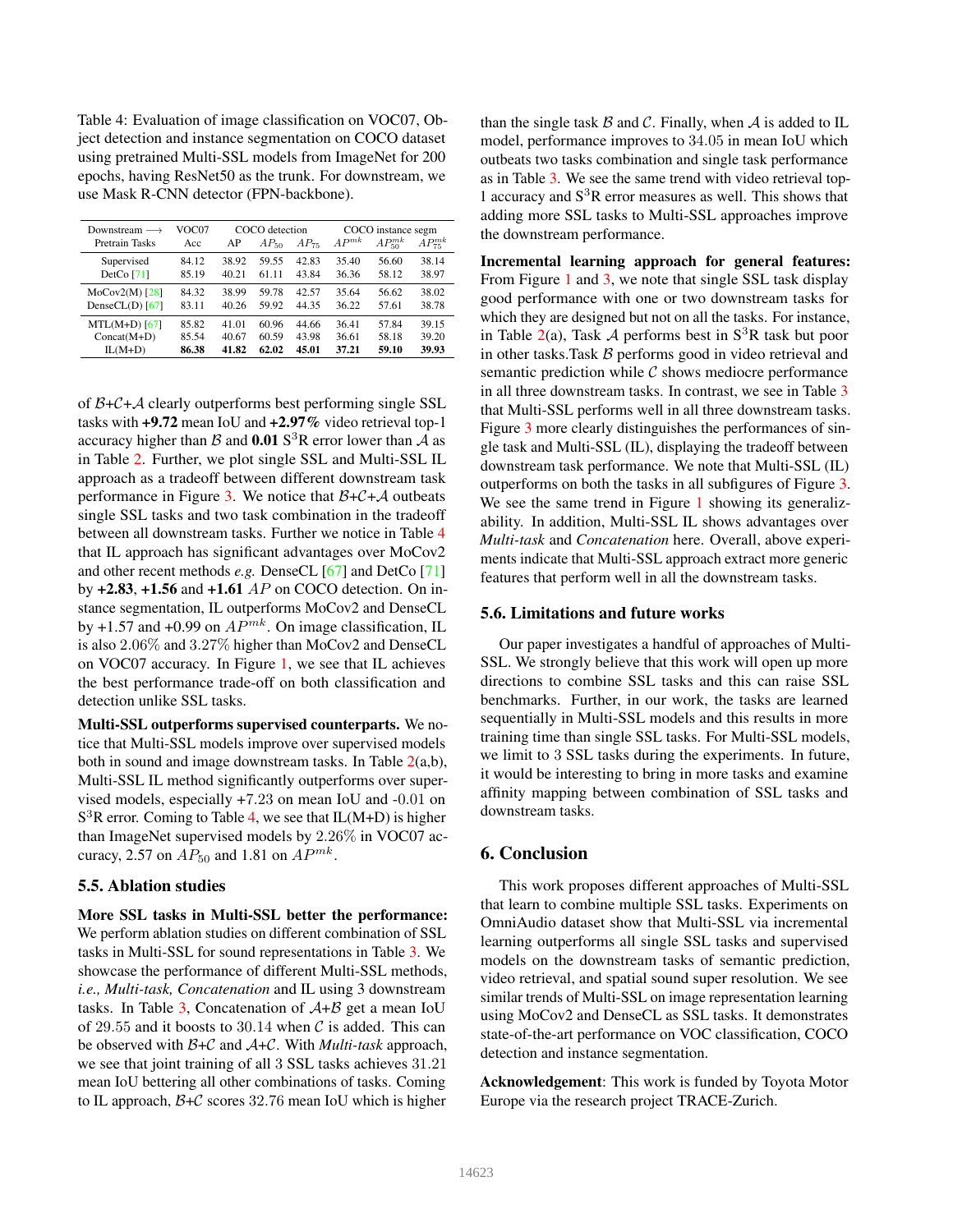## References

- [1] Triantafyllos Afouras, Andrew Owens, Joon Son Chung, and Andrew Zisserman. Self-supervised learning of audio-visual objects from video. In *Computer Vision–ECCV 2020: 16th European Conference, Glasgow, UK, August 23–28, 2020, Proceedings, Part XVIII 16*, pages 208–224. Springer, 2020.
- [2] Relja Arandjelovic and Andrew Zisserman. Look, listen and learn. In *Proceedings of the IEEE International Conference on Computer Vision*, pages 609–617, 2017.
- [3] Relja Arandjelovic and Andrew Zisserman. Objects that sound. In *Proceedings of the European conference on computer vision (ECCV)*, pages 435–451, 2018.
- [4] Yusuf Aytar, Carl Vondrick, and Antonio Torralba. Soundnet: Learning sound representations from unlabeled video. *Advances in neural information processing systems*, 29:892–900, 2016.
- [5] Philip Bachman, R Devon Hjelm, and William Buchwalter. Learning representations by maximizing mutual information across views. *arXiv preprint arXiv:1906.00910*, 2019.
- [6] Fabio M Carlucci, Antonio D'Innocente, Silvia Bucci, Barbara Caputo, and Tatiana Tommasi. Domain generalization by solving jigsaw puzzles. In *Proceedings of the IEEE/CVF Conference on Computer Vision and Pattern Recognition*, pages 2229–2238, 2019.
- [7] Lluis Castrejon, Yusuf Aytar, Carl Vondrick, Hamed Pirsiavash, and Antonio Torralba. Learning aligned cross-modal representations from weakly aligned data. In *Proceedings of the IEEE conference on computer vision and pattern recognition*, pages 2940–2949, 2016.
- [8] Krishna Chaitanya, Ertunc Erdil, Neerav Karani, and Ender Konukoglu. Contrastive learning of global and local features for medical image segmentation with limited annotations. *Advances in Neural Information Processing Systems*, 33, 2020.
- [9] Ting Chen, Simon Kornblith, Mohammad Norouzi, and Geoffrey Hinton. A simple framework for contrastive learning of visual representations. In *International conference on machine learning*, pages 1597–1607. PMLR, 2020.
- [10] Ting Chen, Simon Kornblith, Kevin Swersky, Mohammad Norouzi, and Geoffrey Hinton. Big self-supervised models are strong semi-supervised learners. *arXiv preprint arXiv:2006.10029*, 2020.
- [11] Xinlei Chen, Haoqi Fan, Ross Girshick, and Kaiming He. Improved baselines with momentum contrastive learning. *arXiv preprint arXiv:2003.04297*, 2020.
- [12] Xinlei Chen and Kaiming He. Exploring simple siamese representation learning. In *Proceedings of the IEEE/CVF Conference on Computer Vision and Pattern Recognition*, pages 15750–15758, 2021.
- [13] Jia Deng, Wei Dong, Richard Socher, Li-Jia Li, Kai Li, and Li Fei-Fei. Imagenet: A large-scale hierarchical image database. In *2009 IEEE conference on computer vision and pattern recognition*, pages 248–255. Ieee, 2009.
- [14] Jacob Devlin, Ming-Wei Chang, Kenton Lee, and Kristina Toutanova. Bert: Pre-training of deep bidirectional transformers for language understanding. *arXiv preprint arXiv:1810.04805*, 2018.
- [15] Carl Doersch, Abhinav Gupta, and Alexei A Efros. Unsupervised visual representation learning by context prediction. In *Proceedings of the IEEE international conference on computer vision*, pages 1422–1430, 2015.
- [16] Carl Doersch and Andrew Zisserman. Multi-task selfsupervised visual learning. In *Proceedings of the IEEE International Conference on Computer Vision*, pages 2051–2060, 2017.
- [17] Ariel Ephrat and Shmuel Peleg. Vid2speech: speech reconstruction from silent video. In *2017 IEEE International Conference on Acoustics, Speech and Signal Processing (ICASSP)*, pages 5095–5099. IEEE, 2017.
- [18] Mark Everingham, Luc Van Gool, Christopher KI Williams, John Winn, and Andrew Zisserman. The pascal visual object classes (voc) challenge. *International journal of computer vision*, 88(2):303–338, 2010.
- [19] Ruohan Gao, Rogerio Feris, and Kristen Grauman. Learning to separate object sounds by watching unlabeled video. In *Proceedings of the European Conference on Computer Vision (ECCV)*, pages 35–53, 2018.
- [20] Ruohan Gao and Kristen Grauman. 2.5 d visual sound. In *Proceedings of the IEEE Conference on Computer Vision and Pattern Recognition (CVPR)*, pages 324–333, 2019.
- [21] Jort F Gemmeke, Daniel PW Ellis, Dylan Freedman, Aren Jansen, Wade Lawrence, R Channing Moore, Manoj Plakal, and Marvin Ritter. Audio set: An ontology and human-labeled dataset for audio events. In *2017 IEEE International Conference on Acoustics, Speech and Signal Processing (ICASSP)*, pages 776–780. IEEE, 2017.
- [22] Golnaz Ghiasi, Barret Zoph, Ekin D Cubuk, Quoc V Le, and Tsung-Yi Lin. Multi-task self-training for learning general representations. In *Proceedings of the IEEE/CVF International Conference on Computer Vision*, pages 8856–8865, 2021.
- [23] Spyros Gidaris, Praveer Singh, and Nikos Komodakis. Unsupervised representation learning by predicting image rotations. *arXiv preprint arXiv:1803.07728*, 2018.
- [24] Ritwik Giri, Srikanth V Tenneti, Fangzhou Cheng, Karim Helwani, Umut Isik, and Arvindh Krishnaswamy. Self-supervised classification for detecting anomalous sounds. In *Detection and Classification of Acoustic Scenes and Events Workshop (DCASE)*, pages 46–50, 2020.
- [25] Priya Goyal, Dhruv Mahajan, Abhinav Gupta, and Ishan Misra. Scaling and benchmarking self-supervised visual representation learning. In *Proceedings of the IEEE/CVF International Conference on Computer Vision*, pages 6391–6400, 2019.
- [26] Jean-Bastien Grill, Florian Strub, Florent Altché, Corentin Tallec, Pierre H Richemond, Elena Buchatskaya, Carl Doersch, Bernardo Avila Pires, Zhaohan Daniel Guo, Mohammad Gheshlaghi Azar, et al. Bootstrap your own latent: A new approach to self-supervised learning. *arXiv preprint arXiv:2006.07733*, 2020.
- [27] Tengda Han, Weidi Xie, and Andrew Zisserman. Selfsupervised co-training for video representation learning. *arXiv preprint arXiv:2010.09709*, 2020.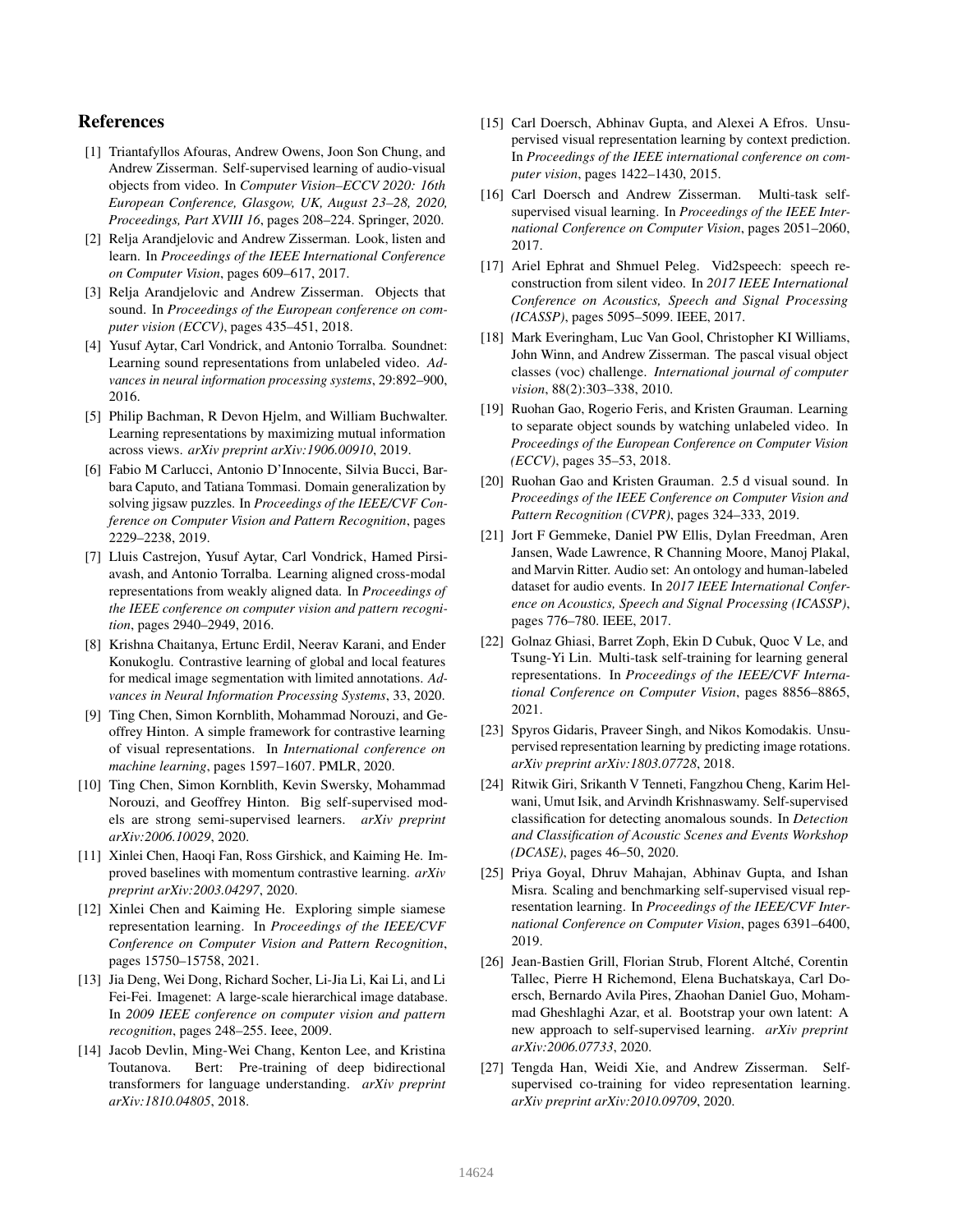- [28] Kaiming He, Haoqi Fan, Yuxin Wu, Saining Xie, and Ross Girshick. Momentum contrast for unsupervised visual representation learning. In *Proceedings of the IEEE/CVF Conference on Computer Vision and Pattern Recognition*, pages 9729–9738, 2020.
- [29] Kaiming He, Georgia Gkioxari, Piotr Dollár, and Ross Girshick. Mask r-cnn. In *Proceedings of the IEEE international conference on computer vision*, pages 2961–2969, 2017.
- [30] Kaiming He, Xiangyu Zhang, Shaoqing Ren, and Jian Sun. Deep residual learning for image recognition. In *Proceedings of the IEEE conference on computer vision and pattern recognition*, pages 770–778, 2016.
- [31] Olivier Henaff. Data-efficient image recognition with contrastive predictive coding. In *International Conference on Machine Learning*, pages 4182–4192. PMLR, 2020.
- [32] Olivier J Hénaff, Skanda Koppula, Jean-Baptiste Alayrac, Aaron van den Oord, Oriol Vinyals, and João Carreira. Efficient visual pretraining with contrastive detection. *arXiv preprint arXiv:2103.10957*, 2021.
- [33] Shawn Hershey, Sourish Chaudhuri, Daniel PW Ellis, Jort F Gemmeke, Aren Jansen, R Channing Moore, Manoj Plakal, Devin Platt, Rif A Saurous, Bryan Seybold, et al. Cnn architectures for large-scale audio classification. In *2017 ieee international conference on acoustics, speech and signal processing (icassp)*, pages 131–135. IEEE, 2017.
- [34] R Devon Hjelm, Alex Fedorov, Samuel Lavoie-Marchildon, Karan Grewal, Phil Bachman, Adam Trischler, and Yoshua Bengio. Learning deep representations by mutual information estimation and maximization. *arXiv preprint arXiv:1808.06670*, 2018.
- [35] Lukas Hoyer, Dengxin Dai, Yuhua Chen, Adrian Köring, Suman Saha, and Luc Van Gool. Three ways to improve semantic segmentation with self-supervised depth estimation. In *IEEE/CVF Conference on Computer Vision and Pattern Recognition (CVPR)*, 2021.
- [36] Longlong Jing and Yingli Tian. Self-supervised visual feature learning with deep neural networks: A survey. *IEEE transactions on pattern analysis and machine intelligence*, 2020.
- [37] Dahun Kim, Donghyeon Cho, Donggeun Yoo, and In So Kweon. Learning image representations by completing damaged jigsaw puzzles. In *2018 IEEE Winter Conference on Applications of Computer Vision (WACV)*, pages 793–802. IEEE, 2018.
- [38] Bruno Korbar, Du Tran, and Lorenzo Torresani. Cooperative learning of audio and video models from self-supervised synchronization. *arXiv preprint arXiv:1807.00230*, 2018.
- [39] Volodymyr Kuleshov, S Zayd Enam, and Stefano Ermon. Audio super resolution using neural networks. *arXiv preprint arXiv:1708.00853*, 2017.
- [40] Zhenzhong Lan, Mingda Chen, Sebastian Goodman, Kevin Gimpel, Piyush Sharma, and Radu Soricut. Albert: A lite bert for self-supervised learning of language representations. *arXiv preprint arXiv:1909.11942*, 2019.
- [41] Gustav Larsson, Michael Maire, and Gregory Shakhnarovich. Colorization as a proxy task for visual understanding. In *Proceedings of the IEEE Conference on Computer Vision and Pattern Recognition*, pages 6874–6883, 2017.
- [42] Wonhee Lee, Joonil Na, and Gunhee Kim. Multi-task selfsupervised object detection via recycling of bounding box annotations. In *Proceedings of the IEEE/CVF Conference on Computer Vision and Pattern Recognition*, pages 4984–4993, 2019.
- [43] Xiaoni Li, Yu Zhou, Yifei Zhang, Aoting Zhang, Wei Wang, Ning Jiang, Haiying Wu, and Weiping Wang. Dense semantic contrast for self-supervised visual representation learning. In *Proceedings of the 29th ACM International Conference on Multimedia*, pages 1368–1376, 2021.
- [44] Zhizhong Li and Derek Hoiem. Learning without forgetting. *IEEE transactions on pattern analysis and machine intelligence*, 40(12):2935–2947, 2017.
- [45] Tsung-Yi Lin, Michael Maire, Serge Belongie, James Hays, Pietro Perona, Deva Ramanan, Piotr Dollár, and C Lawrence Zitnick. Microsoft coco: Common objects in context. In *European conference on computer vision*, pages 740–755. Springer, 2014.
- [46] Jonathan Long, Evan Shelhamer, and Trevor Darrell. Fully convolutional networks for semantic segmentation. In *Proceedings of the IEEE conference on computer vision and pattern recognition*, pages 3431–3440, 2015.
- [47] Andrés Marafioti, Nathanaël Perraudin, Nicki Holighaus, and Piotr Majdak. A context encoder for audio inpainting. *IEEE/ACM Transactions on Audio, Speech, and Language Processing*, 27(12):2362–2372, 2019.
- [48] Ishan Misra and Laurens van der Maaten. Self-supervised learning of pretext-invariant representations. In *Proceedings of the IEEE/CVF Conference on Computer Vision and Pattern Recognition*, pages 6707–6717, 2020.
- [49] Pedro Morgado, Yi Li, and Nuno Vasconcelos. Learning representations from audio-visual spatial alignment. *arXiv preprint arXiv:2011.01819*, 2020.
- [50] Pedro Morgado, Nuno Vasconcelos, and Ishan Misra. Audiovisual instance discrimination with cross-modal agreement. In *Proceedings of the IEEE/CVF Conference on Computer Vision and Pattern Recognition*, pages 12475–12486, 2021.
- [51] Mehdi Noroozi, Hamed Pirsiavash, and Paolo Favaro. Representation learning by learning to count. In *Proceedings of the IEEE International Conference on Computer Vision*, pages 5898–5906, 2017.
- [52] Aaron van den Oord, Yazhe Li, and Oriol Vinyals. Representation learning with contrastive predictive coding. *arXiv preprint arXiv:1807.03748*, 2018.
- [53] Andrew Owens and Alexei A Efros. Audio-visual scene analysis with self-supervised multisensory features. In *Proceedings of the European Conference on Computer Vision (ECCV)*, pages 631–648, 2018.
- [54] Andrew Owens, Phillip Isola, Josh McDermott, Antonio Torralba, Edward H Adelson, and William T Freeman. Visually indicated sounds. In *Proceedings of the IEEE conference on computer vision and pattern recognition*, pages 2405–2413, 2016.
- [55] Santiago Pascual, Mirco Ravanelli, Joan Serra, Antonio Bonafonte, and Yoshua Bengio. Learning problem-agnostic speech representations from multiple self-supervised tasks. *arXiv preprint arXiv:1904.03416*, 2019.